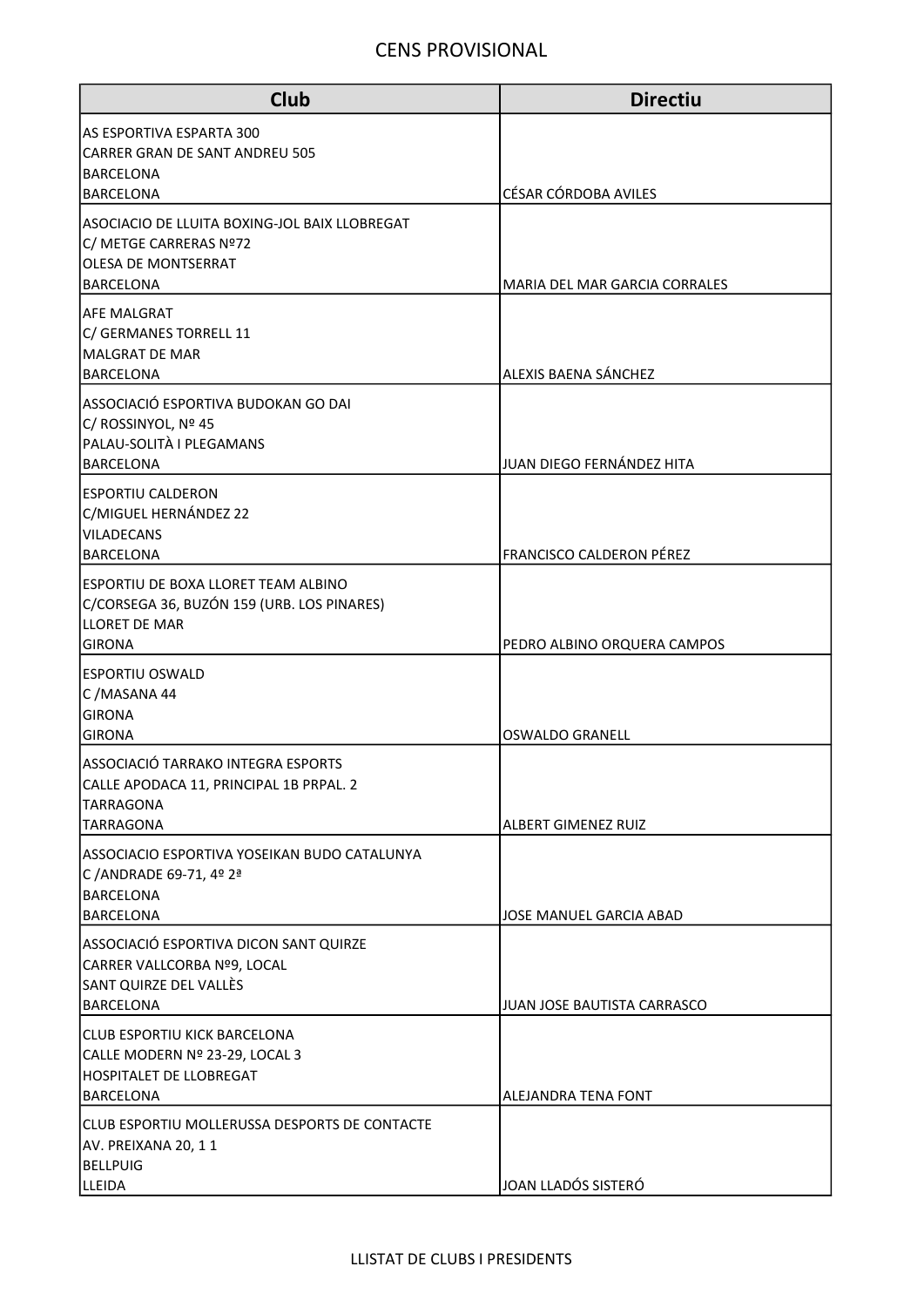| lESPORTIU SANT JORDI TERRASSA<br>C/ PARE LLAURADOR Nº 99                                                                |                                                     |
|-------------------------------------------------------------------------------------------------------------------------|-----------------------------------------------------|
| <b>TERRASSA</b><br>BARCELONA                                                                                            | <b>ROBERTO FUENTES RUIZ</b>                         |
| CLUB ESPORTIU ALMOGÀVERS DE MATARÓ<br>AVDA AMÉRICA 44 3-2<br>MATARÓ<br><b>BARCELONA</b>                                 | FRANCISCO GALLEGO CONEJO                            |
| <b>IESPORTIU BRUC FITNESS</b><br>C/ BRUC Nª20 LOCAL<br><b>HOSPITALET DE LLOBREGAT</b><br>BARCELONA                      | FRANCISCO JAVIER YARZ PEREZ                         |
| <b>ESPORTIU CAÑADAS BOXING</b><br>C / INDEPENDENCIA 212, 1-1<br><b>BADALONA</b>                                         |                                                     |
| BARCELONA<br>CLUB ESPORTIU LAST ROUND POLINYA<br>CALLE PIRINEUS Nº 7-1º 1ª, ESC. G<br>POLINYA                           | <b>ANTONIO RODRIGUEZ CAÑADAS</b>                    |
| BARCELONA<br>IASSOCIACIO CATALANA WTA DE TAEKWONDO TARO TAE<br>AV.ONZE DE SETEMBRE 1BAJOS<br>MOLINS DE REI<br>BARCELONA | MANUEL CABAÑES SANTA<br>MIGUEL ANGEL MARTINEZ LOPEZ |
| ICLUB ESPORTIU THUNDERS GIRONA<br>AV. ONZE DE SETEMBRE S/N<br>lCALDES DE MALAVELLA<br><b>GIRONA</b>                     | JAVIER MUÑOZ GARCIA                                 |
| ICLUB ESPORTIU TARRACO WARRIORS<br>C/ERNEST VILCHES DOMINGUEZ Nº 6 LOCAL 1<br><b>TARRAGONA</b><br><b>TARRAGONA</b>      | ERIC GARCÍA PÉREZ                                   |
| KICK BOXING PUGNATOR CASTELLET<br>C/ RAFAEL CASANOVA Nº 8, 2º 1ª<br>SANT VICENÇ DE CASTELLET<br>BARCELONA               | DAVID MARTINEZ CABRERO                              |
| CLUB DE KICK BOXING GRAMANET<br>C/ ANGEL GUIMERÁ Nº17<br><b>STA COLOMA DE GRAMANET</b><br><b>BARCELONA</b>              | ANGEL NEIRA FERNANDEZ                               |
| <b>CLUB KICK BOXING PALAFRUGELL</b><br><b>CARRER MAJOR 5</b><br>PALAFRUGELL<br>GIRONA                                   | JOSE PORCEL MORENO                                  |
| CLUB ESPORTIU MUAY-THAÏ SANT CELONI<br>AVDA. HOSPITAL Nº 14 LOCAL<br><b>SANT CELONI</b><br><b>BARCELONA</b>             | <b>MARC PLANAS</b>                                  |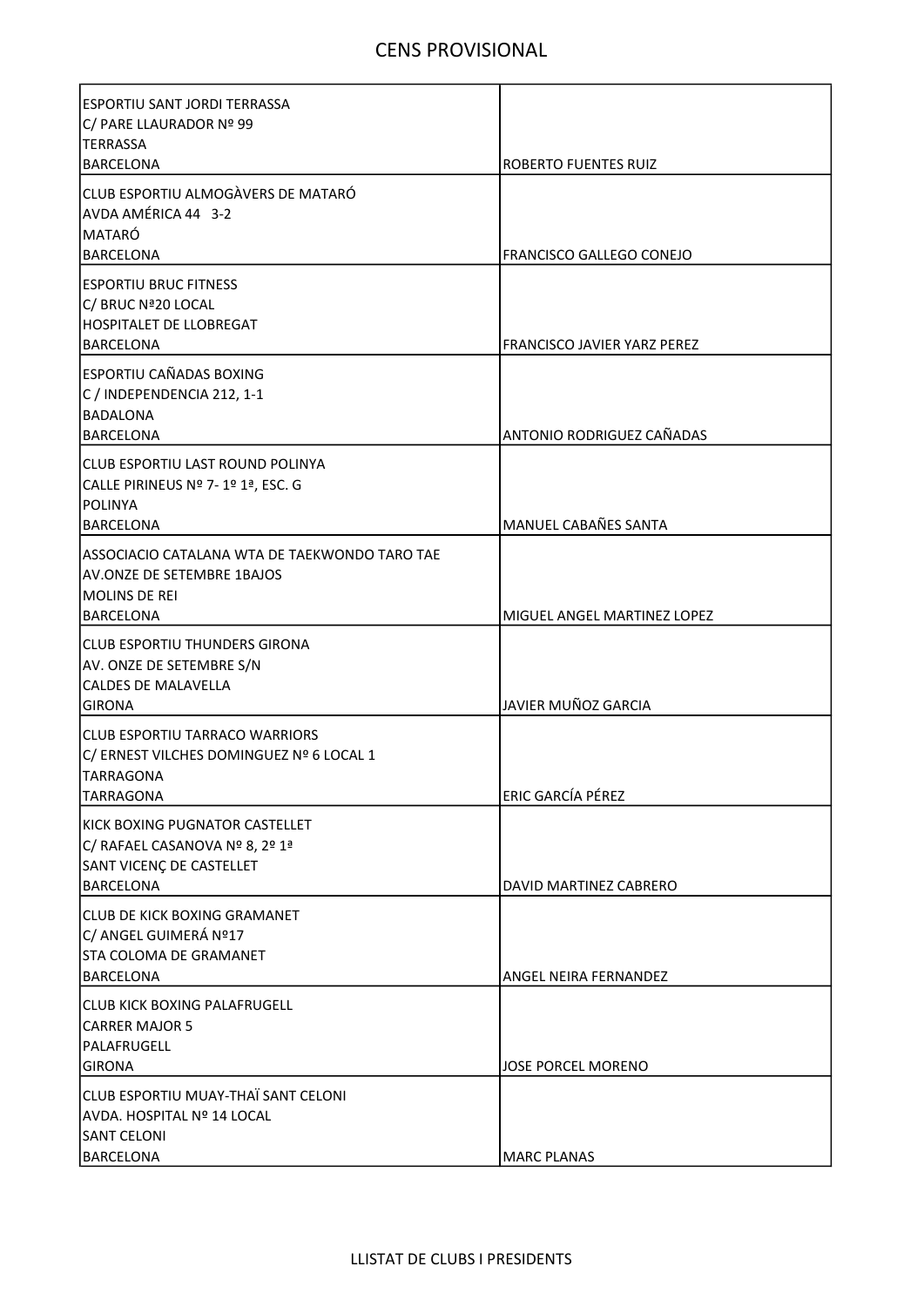| ASOCIACIÓN DEPORTIVA DEFENSA PERSONAL BARCELONA<br>$C/$ SOL Nº 12<br>POLINYA                         |                             |
|------------------------------------------------------------------------------------------------------|-----------------------------|
| <b>BARCELONA</b>                                                                                     | <b>ALEX NICOLÁS ROMERO</b>  |
| <b>CLUB DEPORTIVO LEONES</b><br>AVENIDA CAN SERRA Nº 45 BLOQUE U<br>L'HOSPITALET<br><b>BARCELONA</b> | JOAQUIN GONZALEZ RABADAN    |
| CLUB ESPORTIU GYM BELLPUIG<br>CARRER ENRIC DE CARCER Nº 5 BAJOS<br>TARREGA<br><b>LLEIDA</b>          | <b>RAFEL CULLERES GENE</b>  |
| CLUB BOXEO KICK BOXING ACTITUD CREW<br>CALLE JACINTO BENAVENTE 17<br>MOLLET DEL VALLÉS<br>BARCELONA  | JORGE GARCÍA JIMÉNEZ        |
| ESPORTIU ARTS MARCIALS SANT CUGAT<br>CARRER VIC Nº 15<br>SANT CUGAT DEL VÁLLES<br><b>BARCELONA</b>   | OCTAVI CASANOVAS VILLANOVA  |
| ESPORTIU ARTS MARCIALS REUS<br>C/ TETUAN Nº 9 A<br><b>REUS</b><br> TARRAGONA                         | MERCEDES GALLEGO QUILES     |
| CLUB UPPERCUT LLEIDA 2020<br>C/ RIU LLOBREGAT Nº3 BAIXOS<br><b>LLEIDA</b><br>ILLEIDA                 | JORGE DANIEL MIQUEL MOLINOS |
| <b>CLUB ESPORTIU MUAY THAI GRANOLLERS</b><br>C/ FABRICA Nº 14<br>IGRANOLLERS<br><b>BARCELONA</b>     | ALI EL AMERI                |
| TEMPLO THAI MUAYTHAI CLUB<br>C/ INDUSTRIA Nº19 LOCAL 2<br><b>EL VENDRELL</b><br>TARRAGONA            | <b>GUSTAVO LUNA</b>         |
| ICLUB ESPORTIU LARA THAI<br>C/ FLOS I CALCAT Nº 7-9, 2º<br><b>EL MASNOU</b><br><b>BARCELONA</b>      | <b>OLIVER LARA</b>          |
| MUAYTHAI DASILVA CLUB ESPORTIU<br>C/ ALACANT Nº77<br>SANT FELIU DE GUIXOLS<br><b>GIRONA</b>          | OSCAR GARCIA DA SILVA       |
| <b>CLUB DE BOXA SENTMENAT</b><br><b>AVENIDA TEIXIDORS 4</b><br>SENTMENAT<br><b>BARCELONA</b>         | DAVID VEGA ANSIO            |